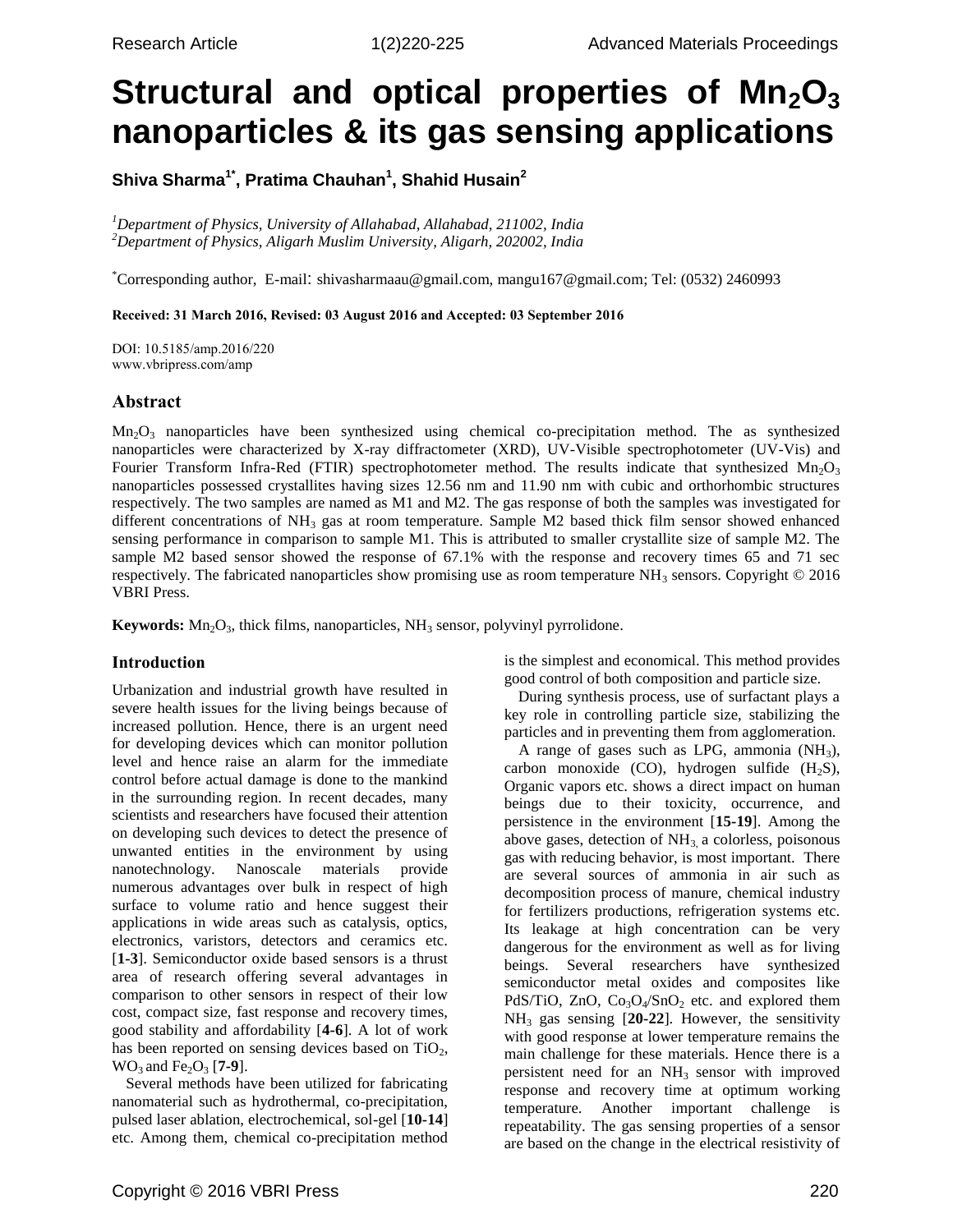a semiconducting metal oxide on interaction with the gas. This change occurs due to the interaction between examined gas molecules and the surface atoms of the sensor materials [**23-24**].

In recent years, manganese oxides have received great attention and demonstrated to be a good material for use in electrochemical sensors. Manganese oxides exhibit different structures and phases having different oxidation states  $(+2, +3, +4)$ like MnO, MnO<sub>2</sub>, Mn<sub>2</sub>O<sub>3</sub>, Mn<sub>3</sub>O<sub>4</sub>, and Mn<sub>5</sub>O<sub>8</sub> which help in showing good gas sensing properties. Such materials possess specific magnetic, structural and transport properties [**25-26**]. These materials have variable conductivity range from  $10^{-6} \Omega^{-1}$  cm<sup>-1</sup> to  $10^3 \Omega^{-1}$  cm<sup>-1</sup> [27]. Such properties are of considerable interest from the experimental point of view. Experimentally it has been reported that MnO nanoclusters show ferromagnetic character while antiferromagnetic nature is possessed by bulk MnO [**28**]. The above-defined properties can also be modified by controlling the particle size and synthesis methods [**29**]. Despite the above-defined properties, Manganese oxide with different oxidation states shows their promising response towards several toxic gases and pollutant impurities. Many researchers synthesized manganese oxide materials and analyzed them for gas sensing applications [**30-31**].

In this paper, we are reporting the synthesis and characterization of Manganese oxide nanoparticles for use in  $NH<sub>3</sub>$  gas sensing. The structural and optical properties of these were analyzed by X-ray diffraction and UV-Visible spectroscopy, Fourier Transform Infra-red spectroscopy respectively. The NH<sup>3</sup> sensing characteristics of both sensors M1and M2 were analyzed as a function of the  $NH<sub>3</sub>$ concentration at room temperature. To the best of our knowledge, this is the first report to the use of  $Mn<sub>2</sub>O<sub>3</sub>$ for sensing  $NH<sub>3</sub>$  gas at room temperature.

## **Experimental**

#### *Materials*

Manganous acetate  $[(CH<sub>3</sub>COO)<sub>2</sub>Mn.4H<sub>2</sub>O]$ , Sodium hydroxide pellets (NaOH), Hydrochloric acid (HCl), Poly-Vinyl Pyrrolidone (PVP) used for the synthesis of  $Mn_2O_3$  nanoparticles were purchased from Rankem chemical co. with 99.00% purity.

#### *Synthesis of Nanoparticles*

Chemical co-precipitation process was used to prepare  $Mn_2O_3$  nanoparticles. A mixture of 0.1M sodium hydroxide (NaOH) with 1.5 wt % Polyvinyl pyrrolidone (PVP) was prepared in 50 ml distilled water with continuous stirring. A 0.1M solution of manganous acetate prepared in distilled water was added to the above solution with continuous stirring until the color of solution was changed from bright yellow color to dark brown color and left in static to age for 24 hours. The settled precipitate was filtered and dried at room temperature. The final product was named as sample M1 after calcination at  $550^{\circ}$ C.

In second step, a solution of 0.1M manganous acetate was prepared in 100 ml distilled water and a prepared mixture of 1.5 % wt PVP and 50 ml hydrochloric acid was added to it with continuous stirring and heated at  $80^{\circ}$ C until the color of solution was changed from bright yellow color to dark brown color and product was left for 24 hours in static age. In this case, hydrochloric acid was used as a reducing agent. The final precipitate was filtered, washed and dried at room temperature and named as sample M2 after calcination at  $550^{\circ}$ C.

## *Characterizations*

The structural analysis of synthesized nanomaterial was done on an AXRD Bench top powder diffraction system with Cu-K $\alpha$  radiation ( $\lambda = 0.154$ nm) in between the diffraction angle range  $20^{\circ}$ -80 $^{\circ}$ . The system was operated at 30.1 KV and 19.1 mA and the scanning angle was varied at an interval of  $0.05^{\circ}$ .

A UV- Visible spectrophotometer (Unicam - 5625) was used for analyzing the optical properties of synthesized nanoparticles. The experiment was done in a region of wavelength range 325-1100 nm at room temperature. The wavelength was varied in a step of 5nm.

The study of constituent elements and functional groups present in the synthesized sample was done using ABB MB3000 FTIR. The experiment was done in Infra-Red region  $(400-4000 \text{ cm}^{-1})$  at room temperature.

#### *Sensor fabrication and Response measurements*

The sensing response characteristics of manganese oxide nanoparticles were studied using homemade sensor test chamber. The sensor was fabricated on copper electrodes/printed circuit board (PCB) as a substrate. These Cu electrodes were of width 1 mm. The paste of synthesized  $Mn_2O_3$  nanoparticles was uniformly coated onto PCB substrate by screen printing method. Then the thick film was allowed to stabilize at room temperature for 5 h and then annealed at 80 $\mathrm{^0C}$  for 1 h.

Ammonia gas  $(NH_3)$  was introduced into the test chamber using calibrated syringe. The variation in resistance of sensors as a function of gas concentration was recorded by using Keithley current source - nano voltmeter (6221/2182A) at room temperature. The  $NH<sub>3</sub>$  gas concentration was varied from 0 ppm -120 ppm. The response time and recovery time were measured in the presence and absence of gas. For the recovery time measurement, the  $NH<sub>3</sub>$  gas was removed from the glass chamber by opening the outlet valve. The sensor was heated at  $80<sup>0</sup>C$  and cooled to room temperature so that it reached its initial stable resistance value.  $NH<sub>3</sub>$  gas of known concentration was injected into the glass chamber and changes in the resistance of sensor were measured at intervals of 1sec through current source -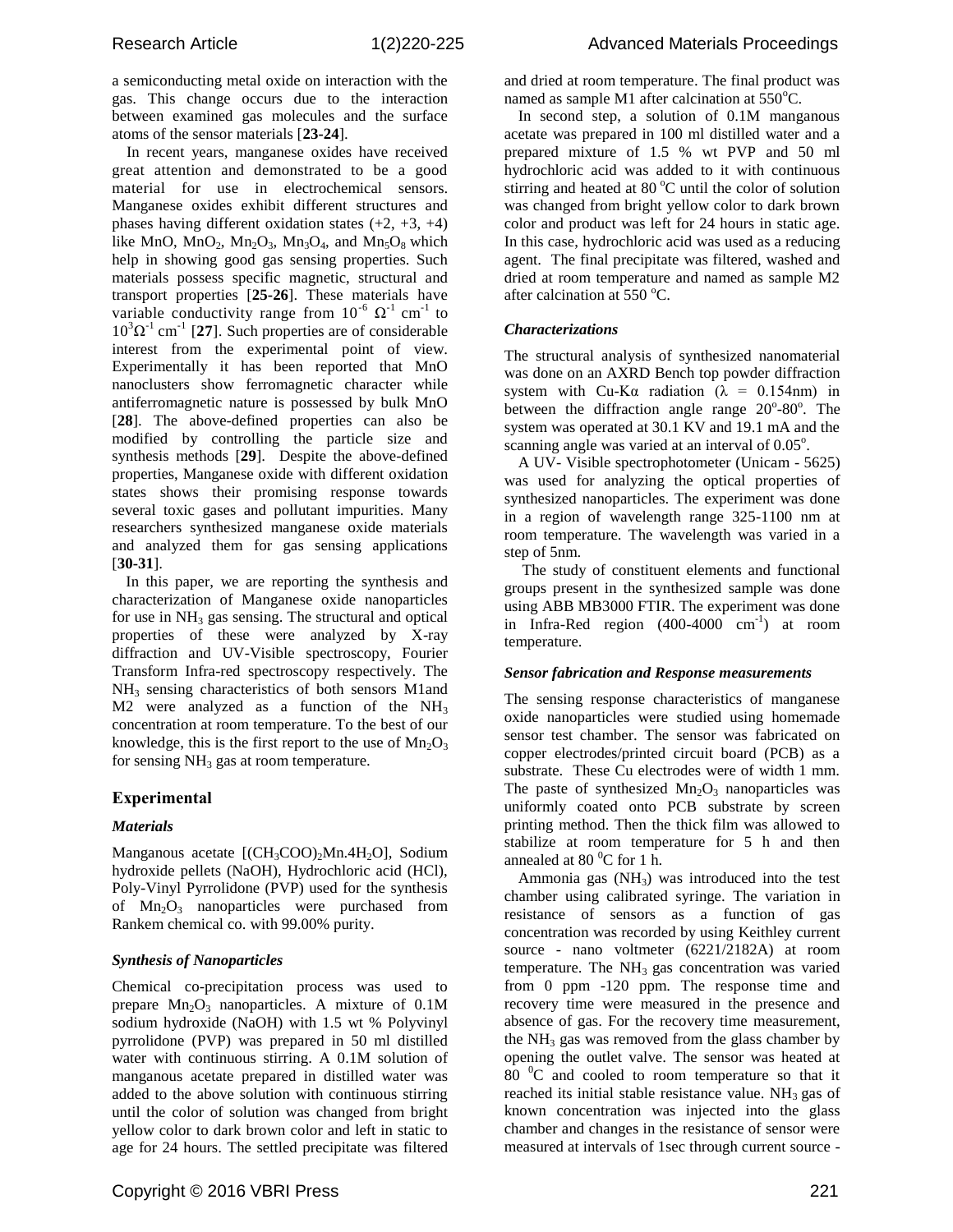nano voltmeter (6221/2182A) interfaced with a computer. The sensor response of the sensor for reducing gas is measured by the following formula:

Response 
$$
(\%) = \frac{\Delta R}{R_a}
$$
 (1)

where,  $\Delta R = (R_a - R_g)$ ,  $R_a$  is the resistance of the sensor in the air and  $R_g$  is the resistance in the test gas.

#### **Results and discussion**

According to the nature of reducing reactants (Sodium hydroxide or hydrochloric acid), the synthesized manganese oxides nanomaterial was named as sample M1 and sample M2. XRD analysis was performed to analyze the crystal structure and crystallite size of the synthesized samples M1 and M2. Both the as grown materials were found to be amorphous and became nanocrystalline after annealing treatment at  $550^{\circ}$ C for 4 hours.



**Fig.** 1. X-ray diffraction patterns of (a) Cubic  $Mn<sub>2</sub>O<sub>3</sub>$ nanoparticles, (b) orthorhombic  $Mn_2O_3$  nanoparticles; calcined at  $550^0$ C.

**Fig. 1(a)** shows the XRD pattern of sample M1  $(Mn<sub>2</sub>O<sub>3</sub>$  nanoparticles), with broad and well-defined reflections which are in good agreement with the standard peak values of pure  $Mn_2O_3$  (ICDD file no. 76-0150), the corresponding *hkl* planes are well indexed to a cubic phase. **Fig. 1(b)** shows the XRD pattern of sample  $M2$  ( $Mn<sub>2</sub>O<sub>3</sub>$  nanoparticles). Sample M2 shows that all the diffraction peaks measured in the 2θ range correspond to the orthorhombic structure. These peaks are in good agreement to those reported in standard ICDD file no.73-1826. Such a modification in the crystal structure of manganese oxide nanoparticles was observed due to the variation of reducing agent. The crystallite sizes were determined by using the Debye Scherrer's formula which is as follows:

$$
D = \frac{0.9\lambda}{\beta \cos \theta} \tag{2}
$$

where, D is the crystallite size,  $\lambda$  (= 0.154 nm) is the wavelength of the incident X- ray radiation,  $β$  is the full width at half maxima and  $\theta$  is the diffraction angle at which the reflection (peak) occurs.

Using the above Scherrer's formula the crystallite size of sample M1 and sample M2 were estimated as 12.56 nm and 11.90 nm respectively. The nanoparticles of these crystallite sizes have high specific surface area. Such a specific characteristic can be beneficial for gas sensing applications.



**Fig. 2.** (a) UV-Visible absorption spectra of sample M1 and sample M2 (b) Tauc plots of  $(\text{ahv})^2$  versus hv of sample M1 and sample M2.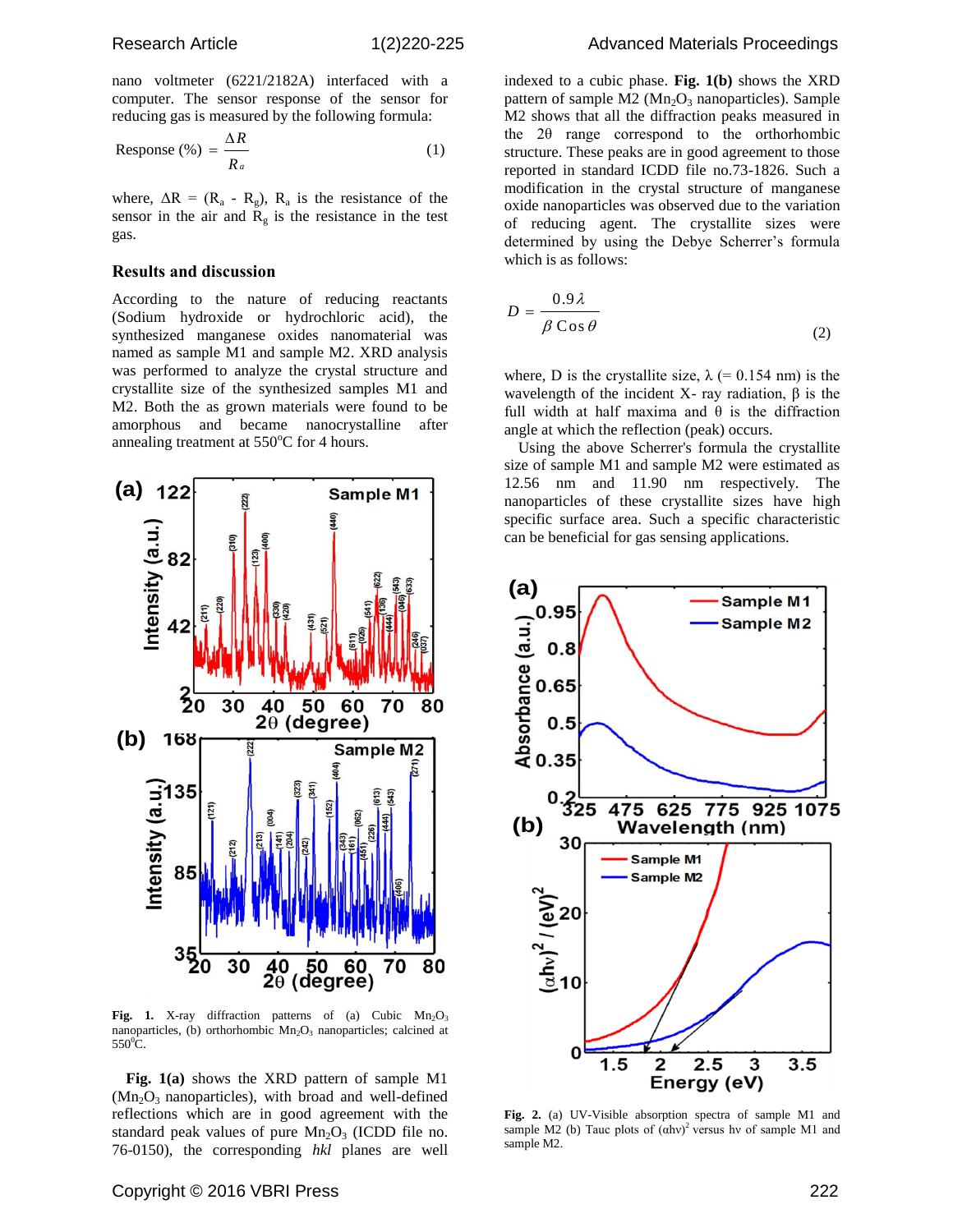The optical properties of synthesized  $Mn_2O_3$ nanoparticles were studied by UV-Visible spectrophotometer in the range 325-1100 nm. **Fig. 2(a)** shows UV-Visible absorption spectra of sample M1 and sample M2 in UV and visible range. For UV characterization, both samples were dispersed in distilled water at room temperature. From the **Fig. 2(a)**, it can be clearly seen that sample M1 and sample M2 show sharp absorption in the above-defined wavelength range. Such a sharp absorption occurs due to electron excitation from filled to the empty band. The absorption peak was found to be shifted to shorter wavelength for sample M2.

The band gaps of both the samples M1 and M2 were calculated using equation (3). Band gap was measured from the intercept on energy axis obtained by extrapolating the linear portion of the Tauc plot of  $(\alpha$ hv)<sup>2</sup> vs (hv) as shown in **Fig. 2(b).** 

$$
(\alpha h v) = A (h v - E_s)^n \tag{3}
$$

where,  $\alpha = 2.303$  A/L, A is the absorbance of the sample, L is the path length (1 cm),  $E<sub>g</sub>$  denotes optical band gap energy. The constant 'n' may have value  $\frac{1}{2}$  or 2, for the allowed direct or indirect transitions respectively [**32**].



Fig. 3. FT-IR transmission spectra for (a) Cubic Mn<sub>2</sub>O<sub>3</sub> nanoparticles (sample M1) (b) orthorhombic  $Mn_2O_3$  nanoparticles (sample M2).

Error in the band gap measurement was  $\pm 0.009$ eV. The nature of curve suggested the direct inter band transition. The band gap for sample M1is found to be 1.8 eV and that of sample M2 is 2.17 eV. These values are close to the reported value of Mn2O3 nanoparticles [**33**]. The band gap of sample M2 is found to be greater than sample M1 which is in confirmation with the smaller crystallite size of sample M2 as determined from XRD. FTIR spectrometry was used to determine the existence of foreign species. The FTIR spectra of samples M1 and M2 are shown in **Fig. 3(a) & 3(b)** respectively. From the figures it can be seen that peaks corresponding to the stretching vibrations of Mn-O and Mn-O-Mn bonds are observed at wavenumbers 540.02  $\text{cm}^{-1}$  – 619.10  $\text{cm}^{-1}$  respectively for sample M1. While for sample M2 corresponding wavenumbers are  $540.88 \text{ cm}^{-1}$  -  $619.10 \text{ cm}^{-1}$  [34-35]. Such results confirm the formation of  $Mn_2O_3$ nanoparticles. The peak at the wavenumber 3454.25  $cm<sup>-1</sup>$  was assigned to O-H stretching vibration of water molecule while the peaks at wavenumbers 1427.21 cm<sup>-1</sup> and 1427.22 cm<sup>-1</sup> were assigned to C-C stretching vibrations for sample M1 and sample M2 respectively.

#### *NH<sup>3</sup> sensing performance*

To examine scientifically and comparing the  $NH<sub>3</sub>$ gas sensing properties of both samples M1 and M2, thick film sensors were designed and tested under different  $NH<sub>3</sub>$  gas concentrations in a range 10 - 120 ppm at room temperature.



Fig. 4. (a) Variation in resistance with concentration of NH<sub>3</sub> for sample M1 and sample M2 (b)  $NH<sub>3</sub>$  response of sample M1 and sample M2 at different concentrations; at room temperature.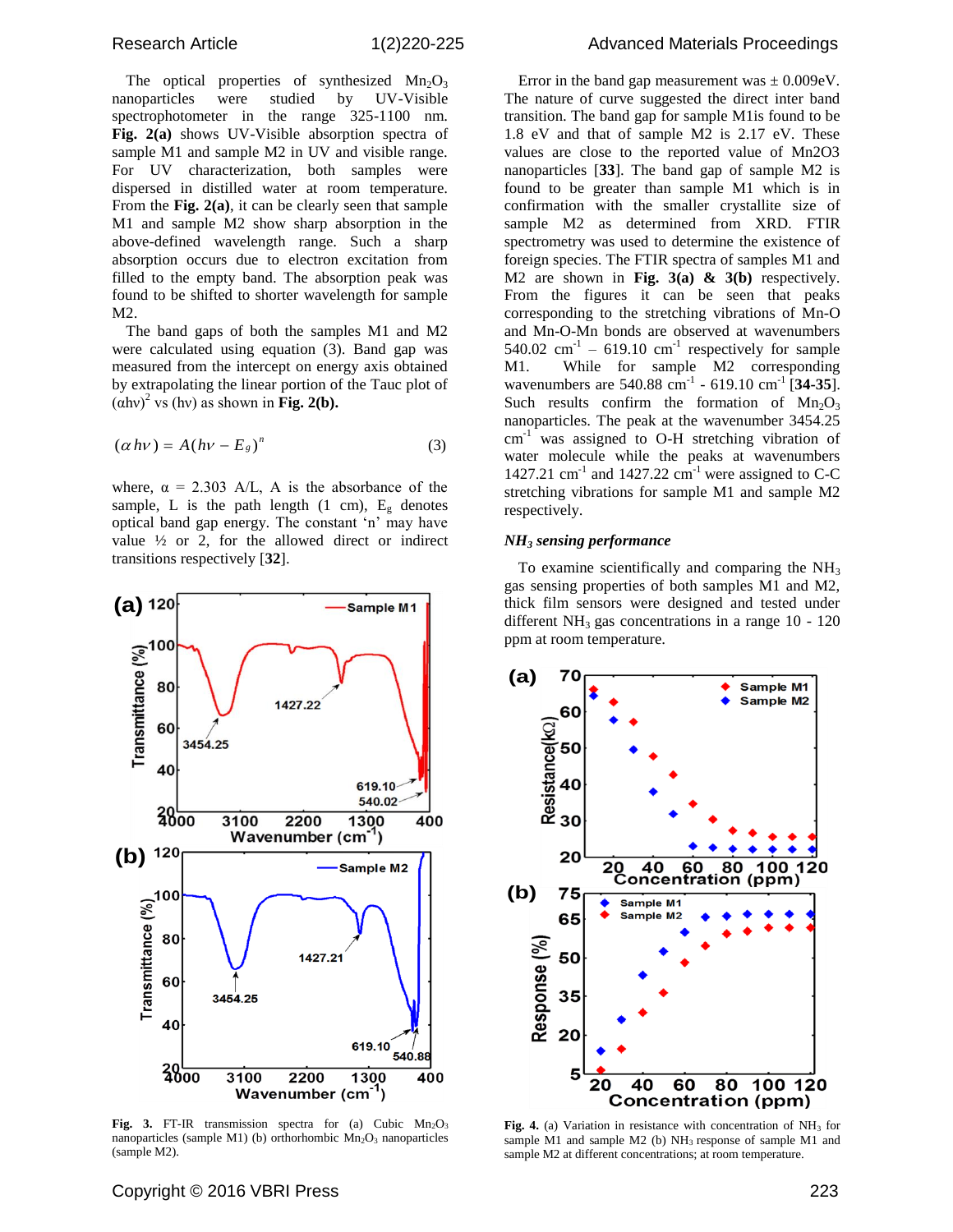**Fig. 4(a)** shows the variation in resistance with different  $NH_3$  gas concentration for sample M1 and sample M2 based thick film sensors. When the ammonia gas was inserted in the glass chamber, it reacted with the sensor materials. A decrease in resistance of the thick film was observed. Since, it is well known that the performance of sensors is dependent on the strength of the surface interactions between testing gas and the adsorbed oxygen. Initially, when the thick film based sensors were exposed to air, the manganese oxide nanoparticles absorb oxygen molecules on the surface. These adsorbed oxygen molecules get converted into negative oxygen anions by taking an electron from the conduction band of  $Mn<sub>2</sub>O<sub>3</sub>$  nanoparticles. This process leads to the formation of thick depletion layer at the surface of the  $Mn_2O_3$  thick film and intergranular regions [**36-37**]. This results in a high resistance value of the  $Mn_2O_3$  films  $[38-39]$ . Manganese oxide thick film based sensors are expected to exhibit better properties with large surface to volume ratio and also leads to an improved capacity in absorbing atmospheric oxygen for enhancing the sensor performance [**40**]. The reactions involved in above defined process are described using the following equations:



We utilized this property to design  $Mn_2O_3$ nanoparticles based thick film sensors for sensing  $NH<sub>3</sub>$  gas. When the sensor was exposed to  $NH<sub>3</sub>$  gas molecules, they interacted with adsorbed negative oxygen species on the surface of the nanoparticles and in the intergranular regions. During this process trapped electrons come back to the conduction band of the  $Mn_2O_3$  nanoparticles and hence a decrement in resistance of  $Mn<sub>2</sub>O<sub>3</sub>$  thick film based sensor was observed. During this process, water vapor and gaseous species are produced as an output. The complete reaction mechanism of  $NH<sub>3</sub>$  with adsorbed oxygen ion species may occur as shown below:

The response of Manganese Oxide thick film sensors versus  $NH<sub>3</sub>$  gas concentration is illustrated in **Fig. 4(b)**. From the figure, it can be clearly seen that the response of both Manganese Oxide thick film based sensors (sample M1 & sample M2) increased gradually with increasing concentration of  $NH<sub>3</sub>$  gas up to 80 ppm. When we increased the concentration of  $NH<sub>3</sub>$  gas above 80 ppm, negligible variation was recorded. The experiment was repeated many times at room temperature giving same results. On comparing the sensor characteristics, the manganese

oxide thick film based sensor (sample M2) exhibited the good response than that of (sample M1) to  $NH<sub>3</sub>$ gas. The maximum sensor response 67.1% was recorded for Manganese oxide thick film based sensors (sample M2) and 61.8% for Manganese oxide thick film based sensors (sample M1). This increment in sensor response may be attributed to the reduction in crystallite size as observed from XRD (**Fig. 1(a) & (b)**) as well as the activation energy. The small crystallite size leads to the large specific area which contributes to the more gas adsorption on the surface of the sensor material and hence responsible for the increase in response. The fulfillment of oxygen ion adsorption and desorption process on the surface of sensor material is also responsible for this enhancement. In our case,  $Mn_2O_3$  nanoparticles are able to sense a low concentration of  $NH<sub>3</sub>$  gas at room temperature. The room temperature sensing of  $NH<sub>3</sub>$ gas by Mn<sub>2</sub>O<sub>3</sub> nanoparticles based sensors can be attributed to the lower activation energy of the reaction between the gaseous molecules and adsorbed Oxide anions on the surface of  $Mn_2O_3$  nanoparticles.



**Fig. 5.** Variation in resistance with time for (a) sample M1, (b) sample M2; at room temperature.

For recovery time measurement, the unreacted ammonia gas was removed from the glass chamber and the chamber was exposed to air. The response time is measured as the time taken by the thick film